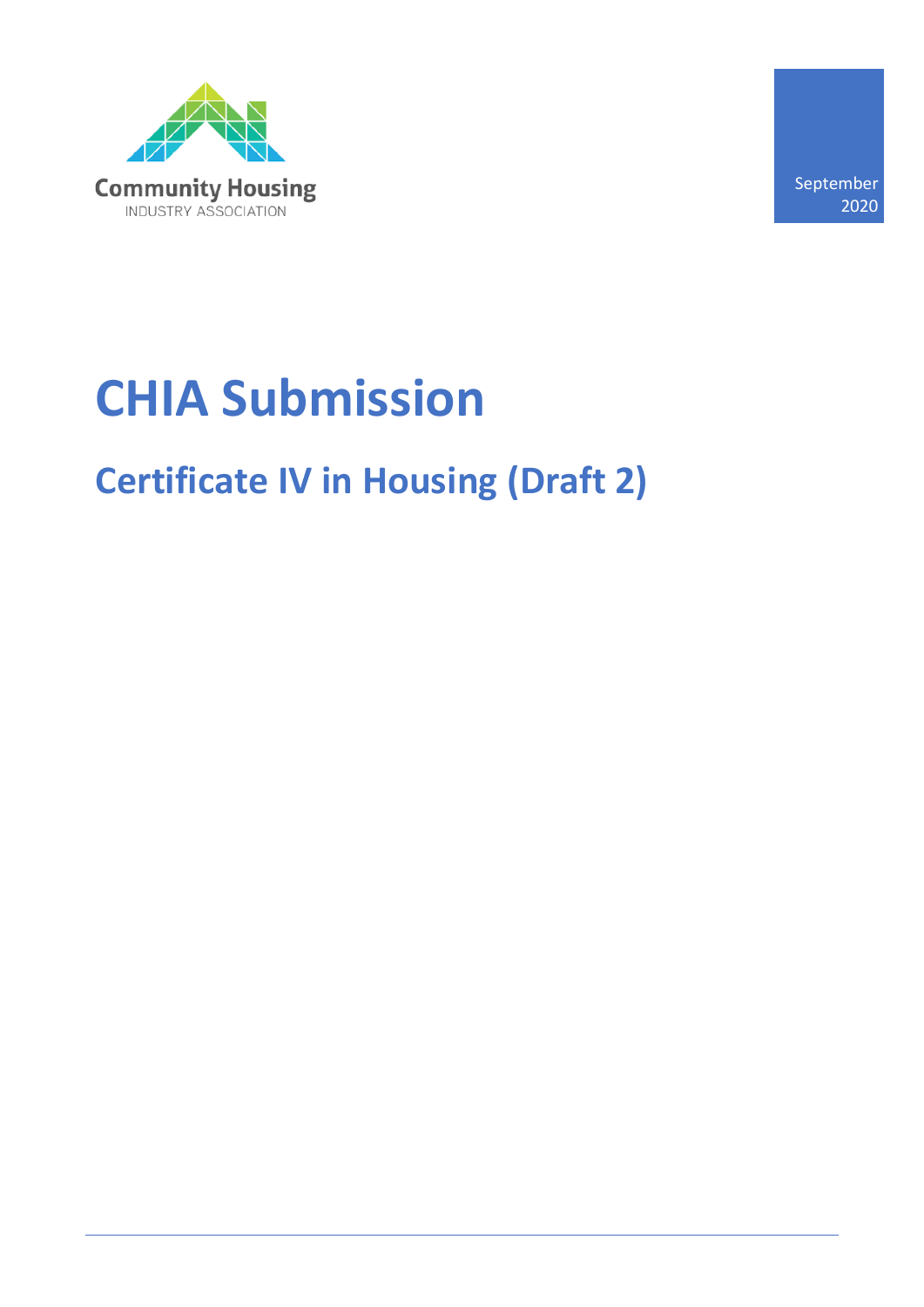

### **Certificate IV in Housing**

#### **Summary and Recommendations**

**CHIA is the peak body representing not -for-profit community housing organisations (CHOs) across Australia. Our 170+ members manage a \$40 billion-plus portfolio of more than 100,000 homes, housing people on low incomes, disadvantaged in accessing suitable accommodation in the private market.** 

The Community Housing Industry Association (CHIA) welcomes the opportunity to make a submission to the second draft of the revised Housing Certificate.

Though we acknowledge the opportunity, as an organisation we remain disappointed with the level of engagement with our members, either directly or through peak representative organisations at the state and territory level. Our members employ a significant number of the individuals who will undertake this course and, understanding their business needs should have been central to the re-design of the course. The review could have benefited from the knowledge and expertise about present operational demands and future workforce requirements and also drawn on the work individual peak bodies have done on workforce issues. Furthermore, we could have assisted in facilitating feedback with students who were undertaking or had completed the course to better understand how the certificate had met their requirements and the demands of work.

While we appreciate that attempts have been made to consult the sector and to recruit individuals to the technical advisory group these efforts have been poorly targeted. Even at this late stage our organisation was not made aware of the second draft being published despite having made an earlier submission, nor directly invited to the recent briefings.

We also recognise that the review has been ongoing for some considerable time and that there is a desire to complete the process. We also accept that there are changes made in the second draft, that are sensible and should be implemented. We further acknowledge that it is too late for a proper work force skills review (i.e. one that the sector has a critical role in) to be conducted. That said in our recommendations we have looked forward to the next review and suggested how the process should be reformed. Our recommendations on changes to the second draft itself are restricted to what we believe is necessary to ensure it meets our sector's needs - essentially to have a workforce that can deliver high quality services and accommodation to the people on very low to moderate incomes.

Finally we hope that we can assist in facilitating feedback from our sector before the Certificate IV is finalised. Our proposal is to hold a session with peak organisations and a group of community housing staff with expertise in workforce needs.

#### **Process Recommendations**

Australian Industry and Skills Committee (AISC) and its contractors should review its stakeholder engagement processes and ensure that it is fit for purpose for community services. This is a broad field and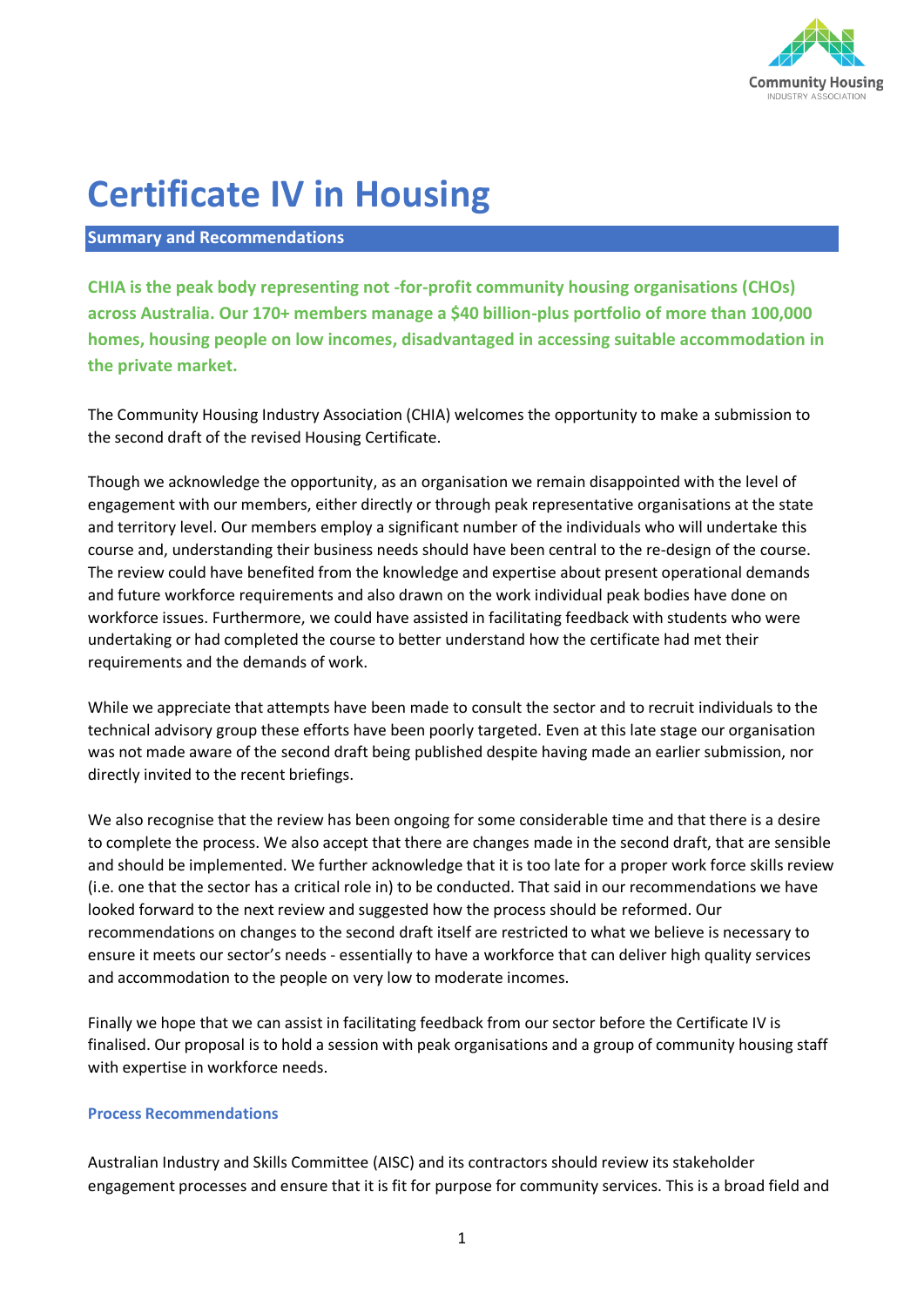

it is insufficient to rely on one representative from a small part of the large industry. At the very minimum AISC needs to maintain a list of all relevant peak body organisations and ensure they are informed of any changes, reviews etc affecting their industry.

AISC may also wish to consider establishing a virtual group of housing experts to strengthen connections with the industry, explore linkages to other qualifications given the diverse jobs our members' staff undertake and to identify issues - as they arise - that could be tackled in the next review.

For future reviews of the certificate IV in Housing, the relevant peak bodies should be directly involved in the preparatory work including the assessment of workforce capability, stakeholder engagement and oversight of the process.

#### **Recommended Changes to the Draft - Restricted to the Essential**

Ensure that CHCDIV002 *Promote Aboriginal and Torres Strait Islander (ATSI) cultural safety* is included as a core unit. In the light of evidence to demonstrate that ATSI people's housing outcomes are significantly worse than the general population it is important that our workforce understand that cultural safety is not an optional extra.

Broaden the range of units included in the social housing specialisations to avoid excluding the parts of our workforce whose jobs are not focused on tenancy management.

Approve the Social Housing Skill Set to ensure the continued participation in training. We have argued unsuccessfully for a reduction in the overall number of units required to achieve Certificate IV, to avoid reduced take up. Approving a skill set will ensure that our workforce unable to commit the time and resources to the full course have an option to acquire and be accredited in the key skills.

#### **Further Detail**

CHIA is the peak body representing not for profit community housing organisations (CHOs) across Australia. The industry provides one in four of Australia's social rental properties, complementing public housing. CHOs manage a \$40 billion-plus portfolio of more than 100,000 homes, housing people on low incomes disadvantaged in accessing suitable accommodation in the private market. Our 170-plus CHO members include the largest (managing over 10,000 dwellings) to those with less than 100 homes. Our members provide a diverse range of housing for Aboriginal people, people with disabilities and the formerly homeless. In recent years allocations to community housing tenancies have predominantly been to households classified as 'priority need'.

Our industry now makes up approaching 25% of the social housing sector and with generally higher staffing ratios than public housing, probably a higher percentage of the workforce. While we cannot comment on the public sector's needs, with the high numbers that move between the two sectors - predominantly from public to community housing we are clearly concerned to ensure that public housing staff can meet the requirements of our industry too.

First the sector welcomes the review and the opportunity it - still - provides to ensure that the qualification meets the needs of the community housing industry now and going forwards. We particularly welcome that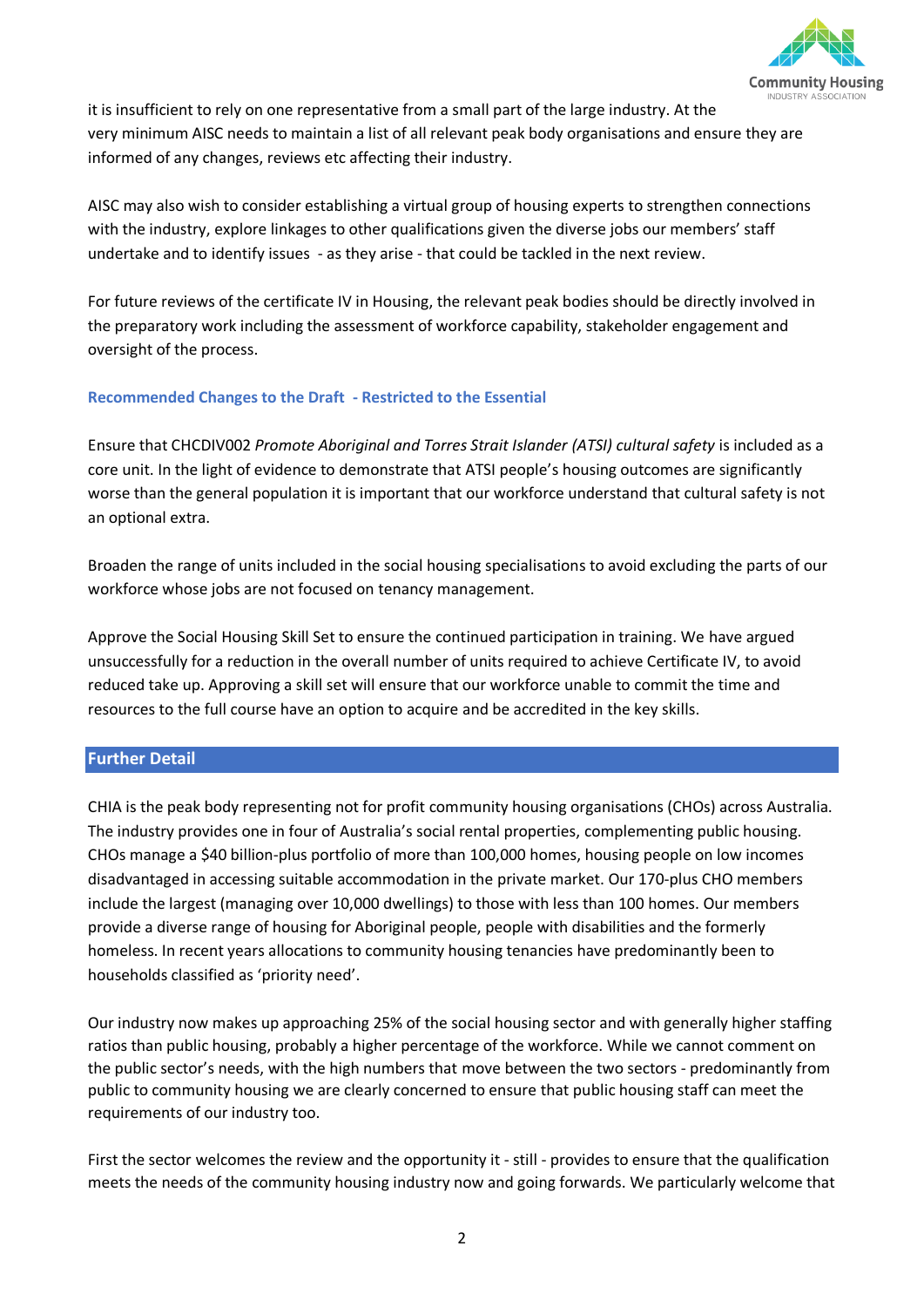

the qualification has dropped the term 'social' from its title recognising that it should be more expansive. We also welcome adding a specialisation in homelessness as there is movement of staff between the disciplines and a need for most staff to be familiar with both services.

Second, we have not seen the set of competencies for housing staff and the assessment of future operational requirements that was used to inform the review and the proposed changes although we requested this in our first submission in December. In that submission we drew your attention to the work CHIA VIC had been doing to develop core competencies for community housing staff, drawing on work done for the public sector but reflecting the more responsive approach the sector encourages and the reality of regulatory and contractual obligations that impact on the way we deliver the business. On top of this general work force development, our sector has in place or under development industry development strategies that should in the future guide the review of qualifications. Similarly, our sector's work to improve practice in areas such as responses to DFV should be considered when reviewing relevant units.

In our first submission we expressed reservations about the extension of the course to include 18 units of competency. While reduced by one unit we remain to be convinced of its necessity, and are concerned the extension may discourage participation. Our estimates are that it will add six months to the course. You will be aware that many staff who undertake the qualification are working fulltime and a number either work for small organisations or in small local offices where cover is difficult to arrange. Some staff may be persuaded to take the diploma course instead given its higher status but of course this is not an option for everyone. If our recommendation to recognise a social housing skill set is recognised and accepted, this will go some way to mitigating the likely negative impact on participation.

In our first submission we also drew attention to the failure to acknowledge that most newly developed sub market rental housing has been 'affordable' rather than 'social' housing. While as noted earlier, the new Certificate IV is in 'Housing', affordable housing is not mentioned. To take an example from just one state the Queensland Government's push to increase the supply of affordable housing under its Partnering for Growth with the community housing sector. We drew your attention to the fact that CHIA with CHIA NSW had completed a draft standard in affordable housing which may have been a basis on which to develop a specialisation. It is disappointing this hasn't been followed up. It should be a consideration for the next review.

We also requested that there should be an incorporation into the units of the most important legislative and compliance obligations as these impact on service delivery - for example privacy law and community housing regulation. Again, while not taken up this will need to considered at the next review.

Having accepted that it is likely too late for some of our concerns to be incorporated into the new certificate there are three recommendations we hope can be taken on board.

*Ensure that CHCDIV002 Promote Aboriginal and Torres Strait Islander (ATSI) cultural safety is included as a core unit. In the light of evidence to demonstrate that ATSI people's housing outcomes are significantly worse than the general population it is important that our workforce understand that cultural safety is not an optional extra.*

ATSI people are over represented in both homelessness services and in social housing. It is important that all workers in both sectors have an understanding of cultural safety. The argument being put by some committee members is that Aboriginal and Torres Strait Islander people do not need to undertake the unit. This is a poor justification for making the unit optional, even if there was evidence that ATSI students